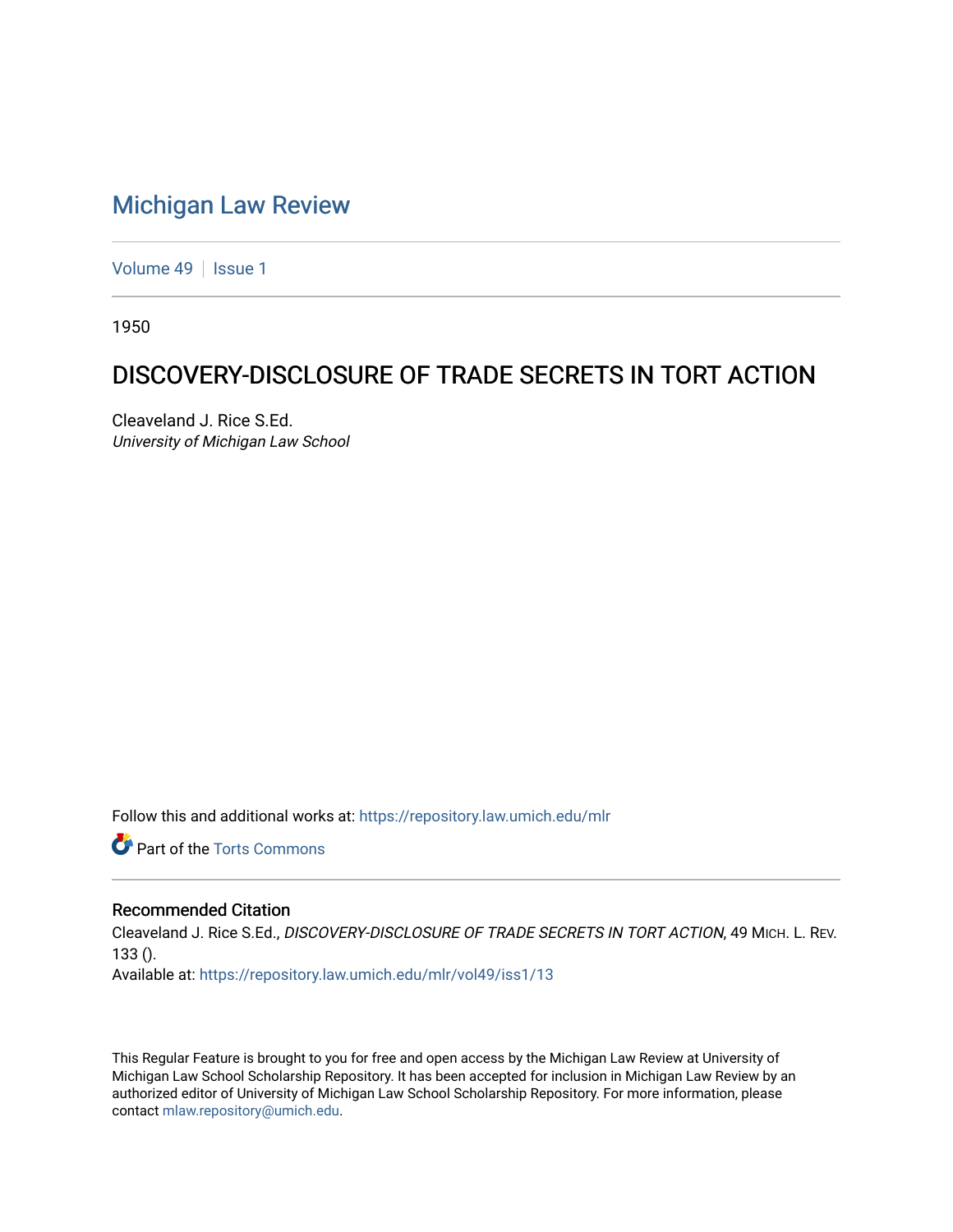DISCOVERY-DISCLOSURE OF TRADE SECRETS IN TORT ACTION-Prior to trial of suit to recover damages for hand infection alleged to have been caused by the use of defendant's washing compound, plaintiff filed interrogatories requesting the ingredients and proportions used in the compound. Defendant's offer to divulge its secret formula to the court in confidence until the plaintiff should make a prima facie case was ruled upon adversely by the court. Defendant thereupon suffered the statutory penalty of default<sup>1</sup> rather than disclose the secret. *Held,* default judgment affirmed. In this instance trade secrets were not privileged, and there was no abuse of discretion in the trial court's order to disclose since plaintiff's further attempt at establishment of a prima facie case depended upon learning the formula of the compound. *Putney v. DuBois* Co., (Mo. App. 1950) 226 S.W. (2d) 737.

The principal case presents a problem which courts have not been able to solve without possibility of hardship resulting *to* at least one of the parties.<sup>2</sup> The law has long deemed a trade secret a valuable property right entitled to its protection, but the well recognized, if inconsistent, right of a litigant to have disclosed all facts necessary to his case is given priority in a proper situation.<sup>3</sup> The principal case is one of the few tort cases in which this problem has arisen.<sup>4</sup> The refusal of a party to disclose his trade secrets is more frequently encountered in patent and trademark infringement suits, and in suits to enjoin disclosure of secret processes surreptitiously obtained. Each case is treated as a separate problem, and no rules can be drawn to fit every case other than the recognition that there is no absolute privilege against disclosure of trade secrets.<sup>5</sup> However, the danger of bad faith and "fishing expeditions" by a business competitor requesting disclosure is less in the tort than in the patent cases. In the patent cases the situation is made more difficult in that the party seeking disclosure is the person from whom it is primarily desired to keep the information. If the court suspects that the claim of privilege is a mere pretext, or that the party seeking disclosure is doing so merely to learn his competitor's secrets, an order for disclosure will

l Mo. Rev. Stat. Ann. (1949) §847.89(d). For procedure elsewhere see note by Prof. Wigmore, 19 ILL. L. REv. 594 (1925).

<sup>2</sup>In several other cases one party has voluntarily lost his case rather than divulge his secret, and in Wilson v. Superior Ct., 66 Cal. App. 275, 225 P. 881 (1924) petitioner went to jail for contempt rather than disclose.

s Wilson v. Superior Ct., supra note 2; Grasselli Chemical Co. v. National Aniline & Chemical Co., (D.C. N.Y. 1920) 282 F. 379. For protection of trade secrets generally see Barton, "A Study in the Law of Trade Secrets," 13 Umv. Cm. L. REv. 507 (1939).

<sup>4</sup>Spain v. U.S. Rubber Co., 94 N.H. 400, 54 A. (2d) 364 (1947) (dermatitis con- tracted from secret cement); Drake v. Herrman, 261 N.Y. 414, 185 N.E. 685 (1933) and· Lenerts v. Rapidol Distributing Corp., (D.C. N.Y. 1942) 3 F.R.D. 42 (injuries from secret hair dye); Hillick v. E. W. Edward & Son, 143 Misc. 277, 256 N.Y.S. 313 (1932) (injuries from secret depilatory cream); State ex rel. Schuleter Mfg. Co. v. Beck, 337 Mo. 839, 85 S.W. (2d) 1026 (1935) (occupational disease contracted in paint shop where secret processes were being used); Wilson v. Superior Ct., supra note 2 (explosion of secret fireworks).

5 8 WxcMoRE, EVIDENCE, 3d ed., §2212 (1940) and numerous cases therein cited.